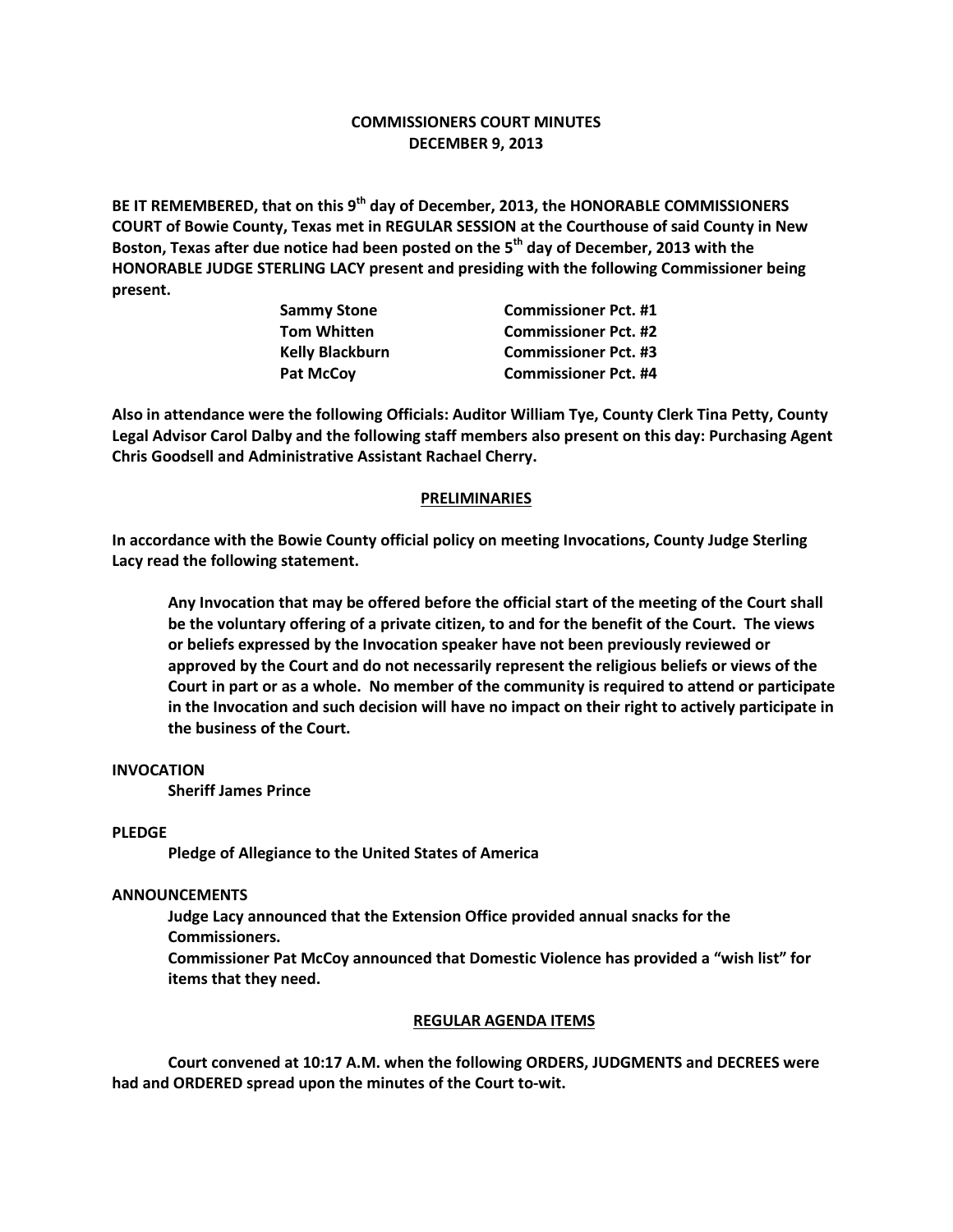- **Item 1: Public Comments were made by Emily Sabo, Texarkana, TX; Michael Green, Texarkana, TX; Chester Pinkham, New Boston, TX and Jasmine Crockett, Texarkana, TX.**
- **Item 2: Commissioner Pat McCoy responded to Public Comments.**
- **Item 3: On this 9th day of December, 2013, a motion was made by Commissioner Pat McCoy and duly second by Commissioner Tom Whitten to authorize submission of an application to the Texas Department of Agriculture for a 2013 Texas Capital Fund grant for construction of public natural gas, roadway and drainage improvements in support of an economic development project proposed by R2 Oil, Inc. Commissioner Sammy Stone-yes Commissioner Pat McCoy-yes Judge Lacy-yes Commissioner Tom Whitten-yes Commissioner Kelly Blackburn-yes Motion was put to a vote and all voted aye and none opposed. Motion carried.**
- **Item 4: On this 9th day of December, 2013, a motion was made by Commissioner Pat McCoy and duly second by Kelly Blackburn to approve adoption of a Citizen Participation Plan and Citizen Complaint Procedures to be followed during implementation of Texas Community Development Block Grant Program Texas Capital Fund projects. Motion was put to a vote and all voted aye and none opposed. Motion carried.**
- **Item 5: On this 9th day of December, 2013, a motion was made by Commissioner Sammy Stone and duly second by Commissioner Kelly Blackburn to approve publication of required "public notice" in the December 11 edition of the Bowie County Citizen Tribune. Motion was put to a vote and all voted aye and none opposed. Motion carried.**
- **Item 6: On this 9th day of December, 2013, a motion was made by Commissioner Pat McCoy and duly second by Commissioner Tom Whitten to authorize County Judge Sterling Lacy to sign necessary TCF Project Detail application documents. Motion was put to a vote and all voted aye and none opposed. Motion carried.**
- **Item 7: On this 9th day of December, 2013, a motion was made by Commissioner Kelly Blackburn and duly second by Commissioner Pat McCoy to renew Interlocal Agreements with Volunteer Fire Departments in New Boston, Maud, Redwater, Simms, Pleasant Grove, C5, Wake Village, Nash, Hooks and DeKalb. Motion was put to a vote and four (4) voted aye and none opposed. Judge Lacy abstained. Motion carried.**
- **Item 8: On this 9th day of December, 2013, a motion was made by Commissioner Pat McCoy and duly second by Commissioner Sammy Stone to approve the Resolution for the Indigent Defense Grant Program.**

**Motion was put to a vote and all voted aye and none opposed.**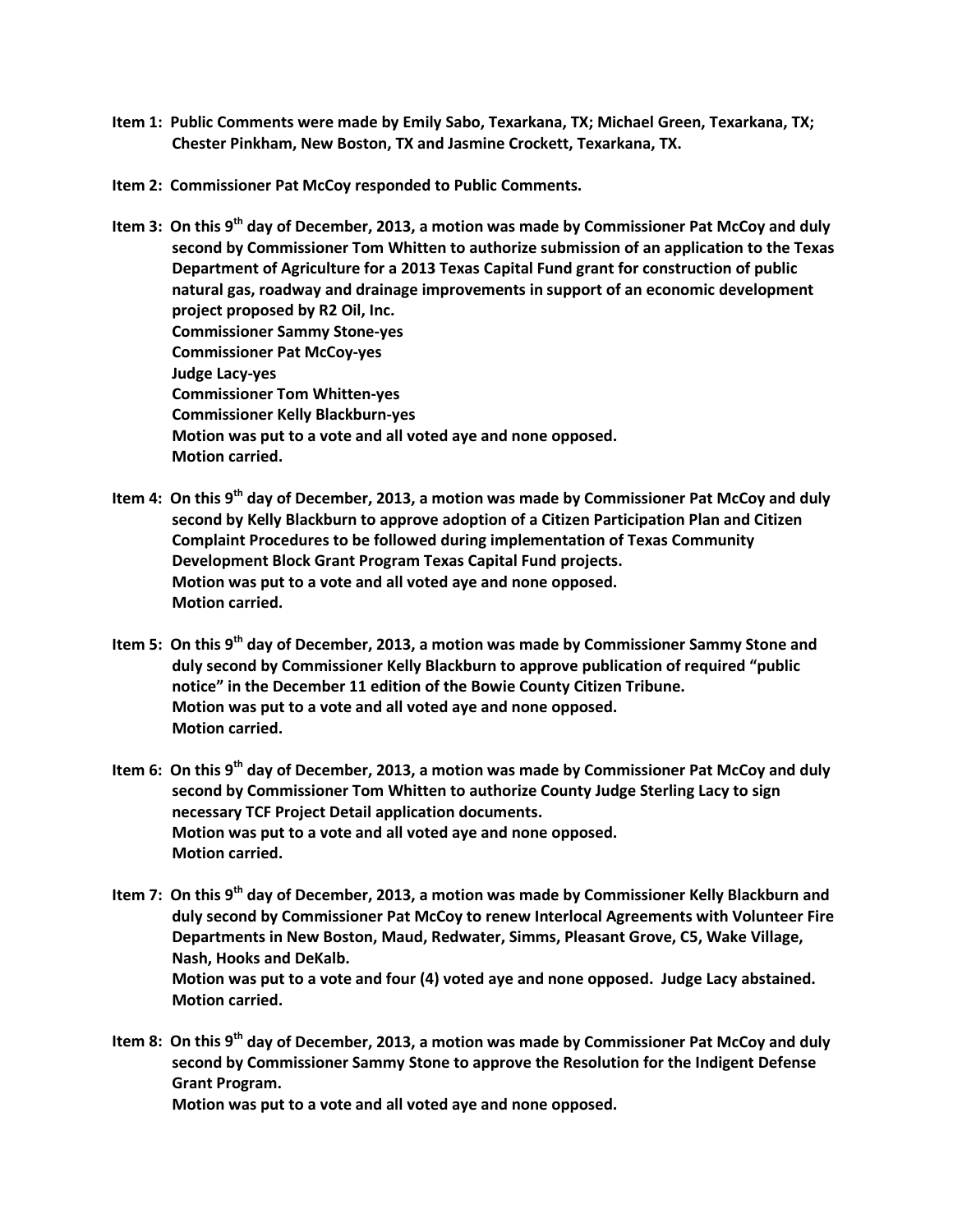**Motion carried.**

- **Item 9: On this 9th day of December, 2013, a motion was made by Commissioner Sammy Stone and duly second by Commissioner Kelly Blackburn to approve bonds for William Tye, Clarence K. Blackburn, Billy Fox, Gibson L. Hadaway, Nancy Talley, Jeff Addison, Steve R. Hawkins and Donna Burns. Motion was put to a vote and all voted aye and none opposed. Motion carried.**
- **Item 10: On this 9th day of December, 2013, a motion was made by Commissioner Pat McCoy and duly second by Commissioner Kelly Blackburn for approval to apply for the County Transportation Infrastructure Fund Grant Program along with any requirements for public hearings necessary for that application. Motion was put to a vote and all voted aye and none opposed. Motion carried.**
- **Item 11: On this 9th day of December, 2013, a motion was made by Commissioner Kelly Blackburn and duly second by Commissioner Sammy Stone to retain Allison, Bass and Associates to represent Bowie County in the application process for County Transportation Infrastructure Fund Grant Program. Motion was put to a vote and all voted aye and none opposed. Motion carried.**
- **Item 12: On this 9th day of December, 2013, a motion was made by Commissioner Sammy Stone and duly second by Commissioner Tom Whitten to table and bring back in two (2) weeks, procedures for Courthouse closures during inclement weather. Motion was put to a vote and all voted aye and none opposed. Motion carried.**
- **Item 13: On this 9th day of December, 2013, a motion was made by Commissioner Pat McCoy and duly second by Commissioner Kelly Blackburn to take no action on agenda Item 13 (open bids for sale of building located at 209 W. Broad St., Texarkana, TX.) Motion was put to a vote and all voted aye and none opposed. Motion carried.**
- **Item 14: On this 9th day of December, 2013, a motion was made by Commissioner Sammy Stone and duly second by Commissioner Kelly Blackburn to pay accounts payable with the coding changed as designated. Motion was put to a vote and all voted aye and none opposed. Motion carried.**
- **Item 15: On this 9th day of December, 2013, a motion was made by Commissioner Tom Whitten and duly second by Commissioner Pat McCoy to approve minutes (November 25, 2013) as an Order of the Court. Motion was put to a vote and all voted aye and none opposed. Motion carried.**